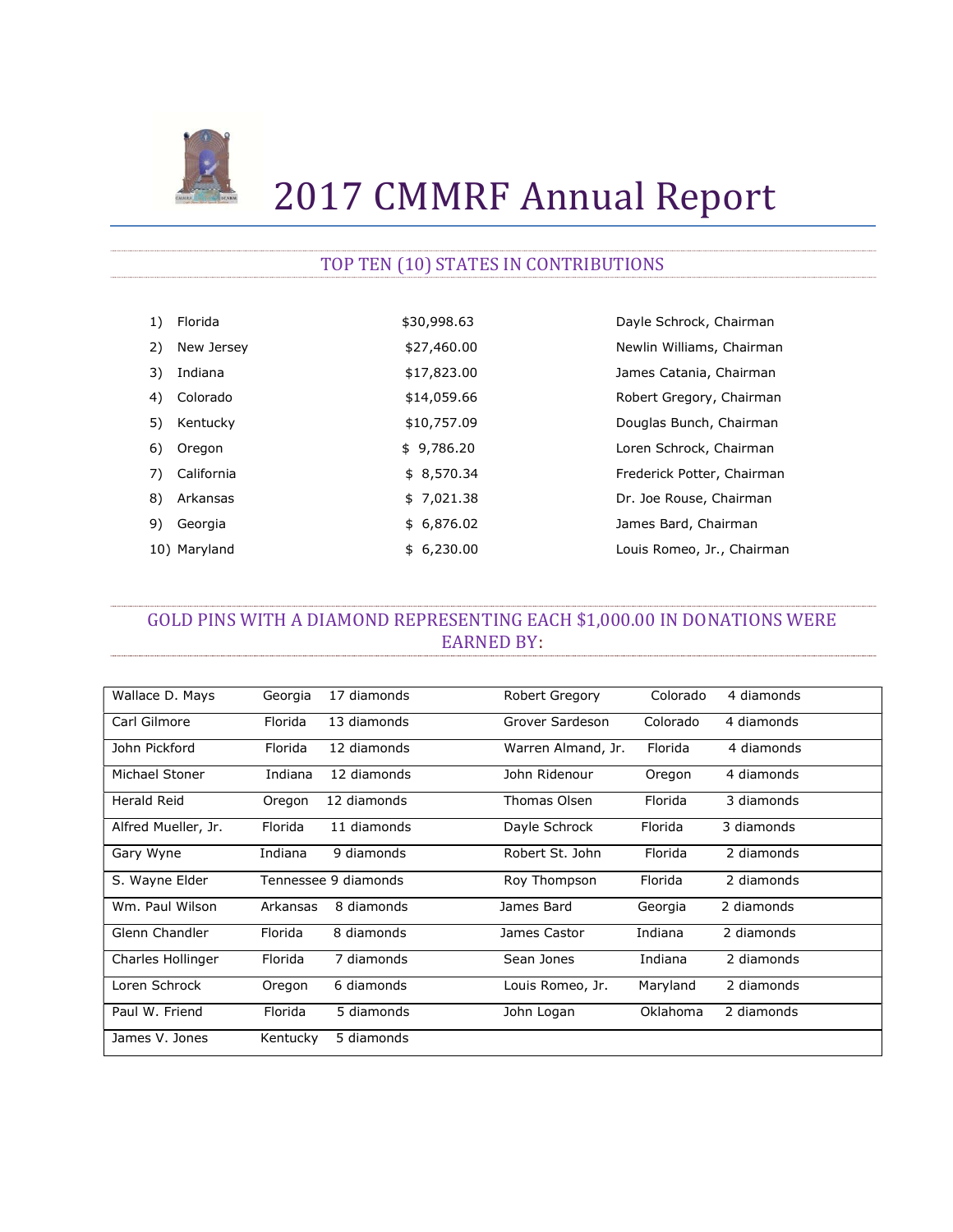#### THE FOLLOWING PINS WERE AWARDED:

| Bronze            | $($ \$ 50.00 - \$ 99.99) | 51 |
|-------------------|--------------------------|----|
| Bronze with Topaz | $($ \$100.00 - \$149.99) | 47 |
| Silver            | $($ \$150.00 - \$299.99) | 27 |
| Silver with Topaz | $($300.00 - $499.99)$    | 22 |
| Gold              | $( $500.00 - $749.99)$   | 26 |
| Gold with Topaz   | $( $750.00 - $999.99)$   | 09 |

# PLAQUES WERE AWARDED TO THE FOLLOWING INDIVIDUALS:

| 371 | Frederick Bailey, Jr.              | AR | 380 | Gary L. Paguet  | МI        |
|-----|------------------------------------|----|-----|-----------------|-----------|
| 372 | Thomas E. Blackwood                | SC | 381 | James D. Castor | ΙN        |
| 373 | Ronald Snell                       | ΙN | 382 | Jerry W. Reeves | MS        |
| 374 | Clyde Griffin                      | GA | 383 | Donald L. York  | <b>WY</b> |
| 375 | Wayne Caruss                       | MI | 384 | Robert St. John | FL.       |
| 376 | David Chesebro                     | CA | 385 | John Rafine     | MD.       |
| 377 | Smith, Welch, Webb & White, LLC GA |    |     |                 |           |
| 378 | Gerald Ogle                        | NV | 386 | Donald DeMars   | MN        |
| 379 | <b>William Price</b>               | СA | 387 | Larry Bilka     | FL        |

### PLAQUES WERE EARNED BY THE FOLLOWING COUNCILS AND ORGANIZATIONS:

| Alabama   | E. L. McConnell Council No. 40 | North Carolina | Ionic Council No. 9         |
|-----------|--------------------------------|----------------|-----------------------------|
| Iowa      | Malachi Council No. 55         | Oklahoma       | Altus Council No. 33        |
| Maine     | Aroostook Council No. 16       | Utah           | Zion Council No. 7          |
| Maryland  | Jeshua Council No. 8           | Washington     | Everett Assembly #242, SOOB |
| Minnesota | Duluth Council No. 6           |                |                             |

# EXTENDER BARS FOR SUBSEQUENT DONATIONS OF \$1,000.00 WERE AWARDED TO:

| Alabama  | Eureka Council No. 5<br>Mobile Council No. 12                                                                           | California | California Council No. 2<br>Ventura Council No. 15             |
|----------|-------------------------------------------------------------------------------------------------------------------------|------------|----------------------------------------------------------------|
| Arizona  | Adoniram Council No. 14                                                                                                 |            | San Diego Council No. 23<br>Alhambra Council No. 25            |
| Arkansas | English Council No. 14<br>Gideon Council No. 65<br>Paul C. Bush Council No. 80 - 3 bars<br>North Central Council No. 82 |            | San Luis Obispo Council No. 38<br>Hattie Givens Trust - 2 bars |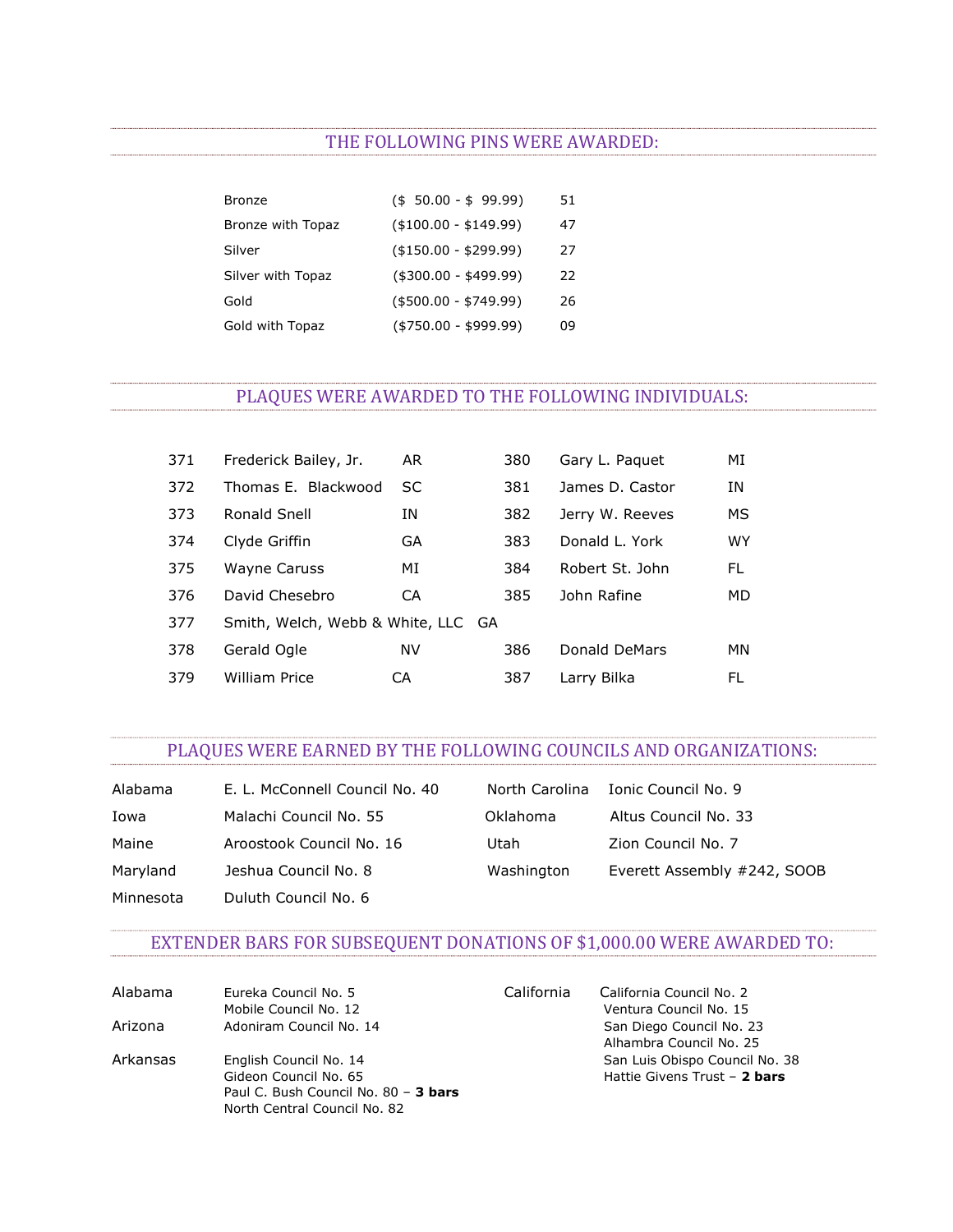| Colorado | Denver Council No. 1                | Maryland                                                                                                                                                                                                                                                                                                                                                                                                                            | Jerusalem Council No. 2                                                |
|----------|-------------------------------------|-------------------------------------------------------------------------------------------------------------------------------------------------------------------------------------------------------------------------------------------------------------------------------------------------------------------------------------------------------------------------------------------------------------------------------------|------------------------------------------------------------------------|
|          | Tyrian Council No. 11               |                                                                                                                                                                                                                                                                                                                                                                                                                                     | Enoch Council No. 10                                                   |
|          | Larimer County Council No. 21       | Michigan                                                                                                                                                                                                                                                                                                                                                                                                                            | Grand Ledge Council No. 62                                             |
|          | Jefferson Council No. 24            | Minnesota                                                                                                                                                                                                                                                                                                                                                                                                                           | St. Paul Council No. 1                                                 |
| Florida  | Hallmark Council No. 3 - 6 bars     |                                                                                                                                                                                                                                                                                                                                                                                                                                     | Minneapolis Council No. 2                                              |
|          | Tyler Council No. 4                 |                                                                                                                                                                                                                                                                                                                                                                                                                                     | Duluth Council No. 6                                                   |
|          | Orlando Council No. 5               |                                                                                                                                                                                                                                                                                                                                                                                                                                     | Austin Council No. 7                                                   |
|          | Union Council No. 7                 | Mississippi                                                                                                                                                                                                                                                                                                                                                                                                                         | Barney Trice Council No. 48                                            |
|          | Tampa Council No. 8 - 2 bars        | Missouri                                                                                                                                                                                                                                                                                                                                                                                                                            | St. Joseph Council No. 9                                               |
|          | Bradentown Council No. 9            |                                                                                                                                                                                                                                                                                                                                                                                                                                     | Independence Council No. 49                                            |
|          | Adoniram Council No. 10 - 2 bars    | Montana                                                                                                                                                                                                                                                                                                                                                                                                                             | Adoniram Council No. 8                                                 |
|          | Hiram Council No. 13                | Nebraska                                                                                                                                                                                                                                                                                                                                                                                                                            | Hastings Council No. $8 - 2$ bars                                      |
|          | Zabud Council No. 17                | Nevada                                                                                                                                                                                                                                                                                                                                                                                                                              | Reno Council No. 4                                                     |
|          | Sanford Council No. 20              |                                                                                                                                                                                                                                                                                                                                                                                                                                     | Hiram Council No. 5                                                    |
|          | Panama City Council No. 26          |                                                                                                                                                                                                                                                                                                                                                                                                                                     | Grand Chapter O.E.S.                                                   |
|          | Gainesville Council No. 27          | New Mexico                                                                                                                                                                                                                                                                                                                                                                                                                          | Hiram Council No. 1                                                    |
|          | Seminole Council No. 30             |                                                                                                                                                                                                                                                                                                                                                                                                                                     | Santa Fe Council No. 5                                                 |
|          | Marianna Council No. 31             |                                                                                                                                                                                                                                                                                                                                                                                                                                     | North Carolina Greensboro Council No. 3                                |
|          | Clearwater Council No. 34 - 2 bars  |                                                                                                                                                                                                                                                                                                                                                                                                                                     | New Bern Council No. 12                                                |
|          | Tyrian Council No. 36 - 4 bars      |                                                                                                                                                                                                                                                                                                                                                                                                                                     | Goldsboro Council No. 33                                               |
|          | Melbourne Council No. 38 - 2 bars   | North Dakota                                                                                                                                                                                                                                                                                                                                                                                                                        | Twin City Council No. 7                                                |
|          | Venice Council No. 41               | Oklahoma                                                                                                                                                                                                                                                                                                                                                                                                                            | Guthrie Council No. 48                                                 |
|          | Covington Council No. 41            |                                                                                                                                                                                                                                                                                                                                                                                                                                     | Woodward Council No. 52                                                |
|          | Sardis Council No. 53               | Oregon                                                                                                                                                                                                                                                                                                                                                                                                                              | Union Council No. 5 - 2 bars                                           |
|          | Marietta Council No. 74             |                                                                                                                                                                                                                                                                                                                                                                                                                                     | Adoniram Council No. 9                                                 |
|          | Fifth District CC                   |                                                                                                                                                                                                                                                                                                                                                                                                                                     | Columbia Council No. 19                                                |
| Idaho    | Jeremiah Council No. 9              |                                                                                                                                                                                                                                                                                                                                                                                                                                     | Centennial Council No. 24 - 2 bars                                     |
| Indiana  | Indiana Council No. 1               |                                                                                                                                                                                                                                                                                                                                                                                                                                     | South Carolina Enoch Council No. 1                                     |
|          | Indianapolis Council No. 2 - 2 bars |                                                                                                                                                                                                                                                                                                                                                                                                                                     | Wynn Council No. 4                                                     |
|          | Anderson Council No. 69             |                                                                                                                                                                                                                                                                                                                                                                                                                                     | Petros Council No. 11                                                  |
|          | Elkhart Council No79                |                                                                                                                                                                                                                                                                                                                                                                                                                                     | Blake Council No. 19                                                   |
|          |                                     |                                                                                                                                                                                                                                                                                                                                                                                                                                     | Witherspoon Council No. 33                                             |
|          |                                     |                                                                                                                                                                                                                                                                                                                                                                                                                                     | Nashville Council No. 1 - 2 bars                                       |
|          |                                     |                                                                                                                                                                                                                                                                                                                                                                                                                                     | Morristown Chapter No. 79                                              |
|          |                                     |                                                                                                                                                                                                                                                                                                                                                                                                                                     | Athens Council No. 118                                                 |
|          |                                     |                                                                                                                                                                                                                                                                                                                                                                                                                                     | Tacoma Council No. 1                                                   |
|          |                                     |                                                                                                                                                                                                                                                                                                                                                                                                                                     | Zadock Council No. 23                                                  |
|          |                                     |                                                                                                                                                                                                                                                                                                                                                                                                                                     |                                                                        |
|          |                                     |                                                                                                                                                                                                                                                                                                                                                                                                                                     |                                                                        |
|          |                                     |                                                                                                                                                                                                                                                                                                                                                                                                                                     |                                                                        |
|          |                                     |                                                                                                                                                                                                                                                                                                                                                                                                                                     |                                                                        |
|          |                                     |                                                                                                                                                                                                                                                                                                                                                                                                                                     |                                                                        |
|          |                                     |                                                                                                                                                                                                                                                                                                                                                                                                                                     |                                                                        |
|          |                                     |                                                                                                                                                                                                                                                                                                                                                                                                                                     |                                                                        |
|          |                                     |                                                                                                                                                                                                                                                                                                                                                                                                                                     |                                                                        |
|          | Hardin Council No. 115              |                                                                                                                                                                                                                                                                                                                                                                                                                                     |                                                                        |
|          | Georgia<br>Iowa<br>Kentucky         | Valparaiso Council No. 86<br>Bloomington Council No. 87 - 2 bars<br>Noblesville Council No. 89<br>Greenfield Council No. 94 - 2 bars<br>South Bend Council No. 82<br>Prather Council No. 100<br>Gebal Council No. 5 - 2 bars<br>Joppa Council No. 15<br>Kenton Council No. 13<br>Jeffries Council No. 33<br>A.E. Orton Council No. 93<br>Harry F. Walters Council No. 101<br>Scottsville Council No. 105<br>Bullitt Council No. 114 | Tennessee<br>Washington<br>Forrest A. Wakeman Council No. 110 - 3 bars |

#### ONE HUNDRED PERCENT CERTIFICATES WERE AWARDED TO:

| \$18.00 - \$20.00 per member<br>\$5.00 - \$6.00 per member | Bloomington Council No. 87<br>Noblesville Council No. 89<br>Columbia Council No. 19 | Indiana<br>Indiana          |
|------------------------------------------------------------|-------------------------------------------------------------------------------------|-----------------------------|
| \$4.00 - \$4.99 per member                                 | Brundidge Council No. 69<br>Multnomah Council No. 11                                | Oregon<br>Alabama<br>Oregon |
| \$3.00 - \$3.99 per member                                 | Phenix City Council No. 82                                                          | Alabama                     |